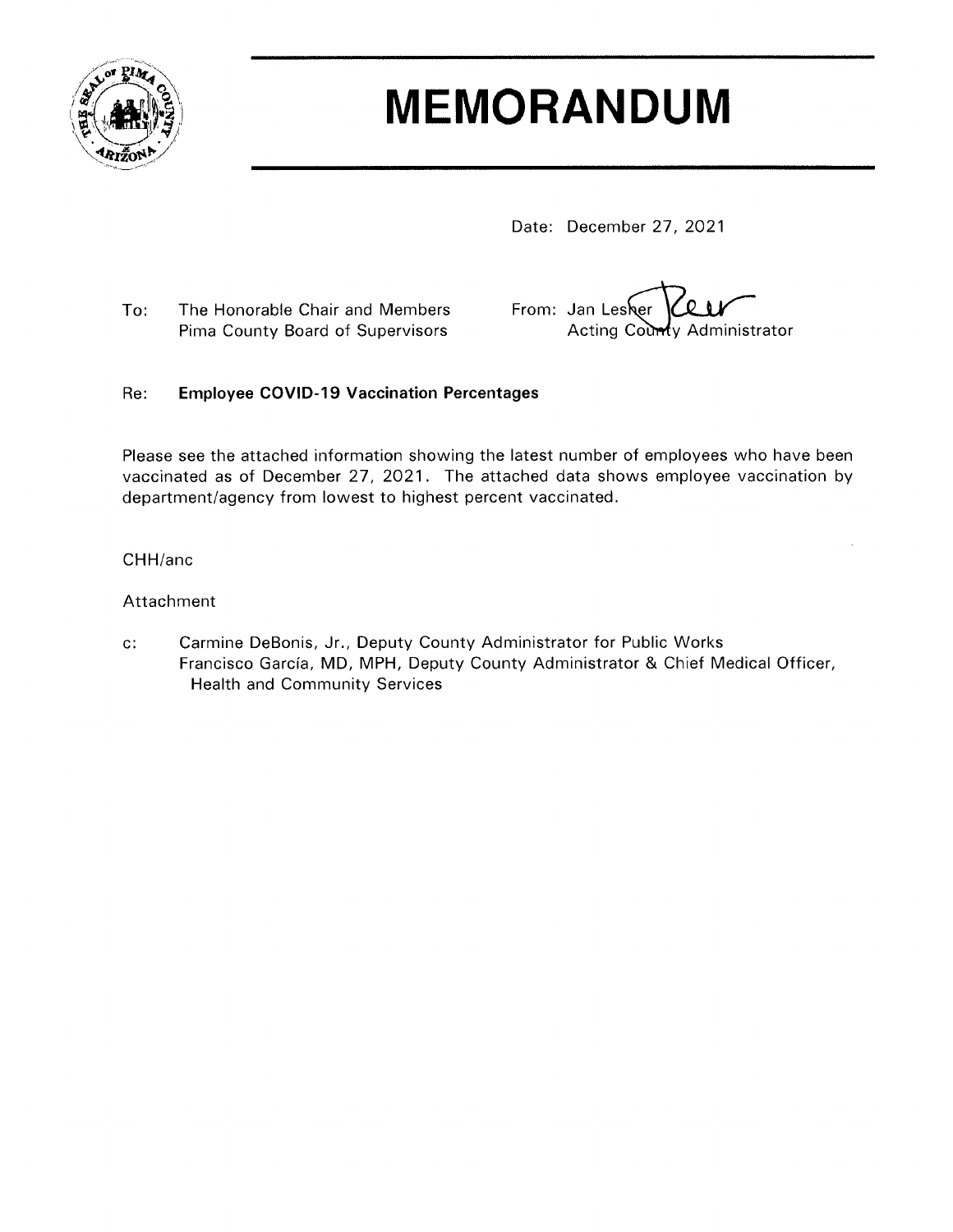## **I'm Vaccinated Employee Percentages As of 12-27-21**

|                                           |                                       |                                   | <b>Active</b>                  |
|-------------------------------------------|---------------------------------------|-----------------------------------|--------------------------------|
|                                           | <b>Active</b>                         |                                   | Vaccinated                     |
| <b>Department Name</b>                    | <b>Vaccinated</b><br><b>Employees</b> | <b>Active</b><br><b>Employees</b> | <b>Employees</b><br>Percentage |
| Sheriff                                   | 935                                   | 1320                              | 71                             |
| Treasurer                                 | 18                                    | 25                                | 72                             |
| Constables                                | 10                                    | 13                                | 77                             |
| Procurement                               | 22                                    | 28                                | 79                             |
| Natural Resources, Parks & Recreation     | 195                                   | 248                               | 79                             |
| Transportation                            | 145                                   | 176                               | 82                             |
| Wireless Integrated Network               | 10                                    | 12                                | 83                             |
| Juvenile Court                            | 243                                   | 290                               | 84                             |
| Clerk of the Superior Court               | 143                                   | 169                               | 85                             |
| Economic Development & Tourism            | 11                                    | 13                                | 85                             |
| Justice Court Green Valley                | 6                                     | 7                                 | 86                             |
| <b>Superior Court</b>                     | 567                                   | 636                               | 89                             |
| <b>Information Technology</b>             | 177                                   | 198                               | 89                             |
| Analytics and Data Governance             | 17                                    | 19                                | 89                             |
| <b>Facilities Management</b>              | 145                                   | 161                               | 90                             |
| <b>Justice Courts Tucson</b>              | 82                                    | 91                                | 90                             |
| Regional Wastewater Reclamation           | 335                                   | 371                               | 90                             |
| <b>Fleet Services</b>                     | 40                                    | 44                                | 91                             |
| Community & Workforce Development         | 117                                   | 127                               | 92                             |
| Finance & Risk Management                 | 114                                   | 123                               | 93                             |
| County Free Library                       | 438                                   | 471                               | 93                             |
| County Attorney                           | 297                                   | 319                               | 93                             |
| <b>Development Services</b>               | 42                                    | 45                                | 93                             |
| <b>Grants Management &amp; Innovation</b> | 43                                    | 46                                | 93                             |
| <b>Environmental Quality</b>              | 29                                    | 31                                | 94                             |
| Health                                    | 306                                   | 327                               | 94                             |
| Office of Sustainability and Conservation | 15                                    | 16                                | 94                             |
| Regional Flood Control District           | 46                                    | 49                                | 94                             |
| Assessor                                  | 98                                    | 104                               | 94                             |
| Recorder                                  | 33                                    | 35                                | 94                             |
| Forensic Science Center                   | 36                                    | 38                                | 95                             |
| <b>Board of Supervisors</b>               | 22                                    | 23                                | 96                             |